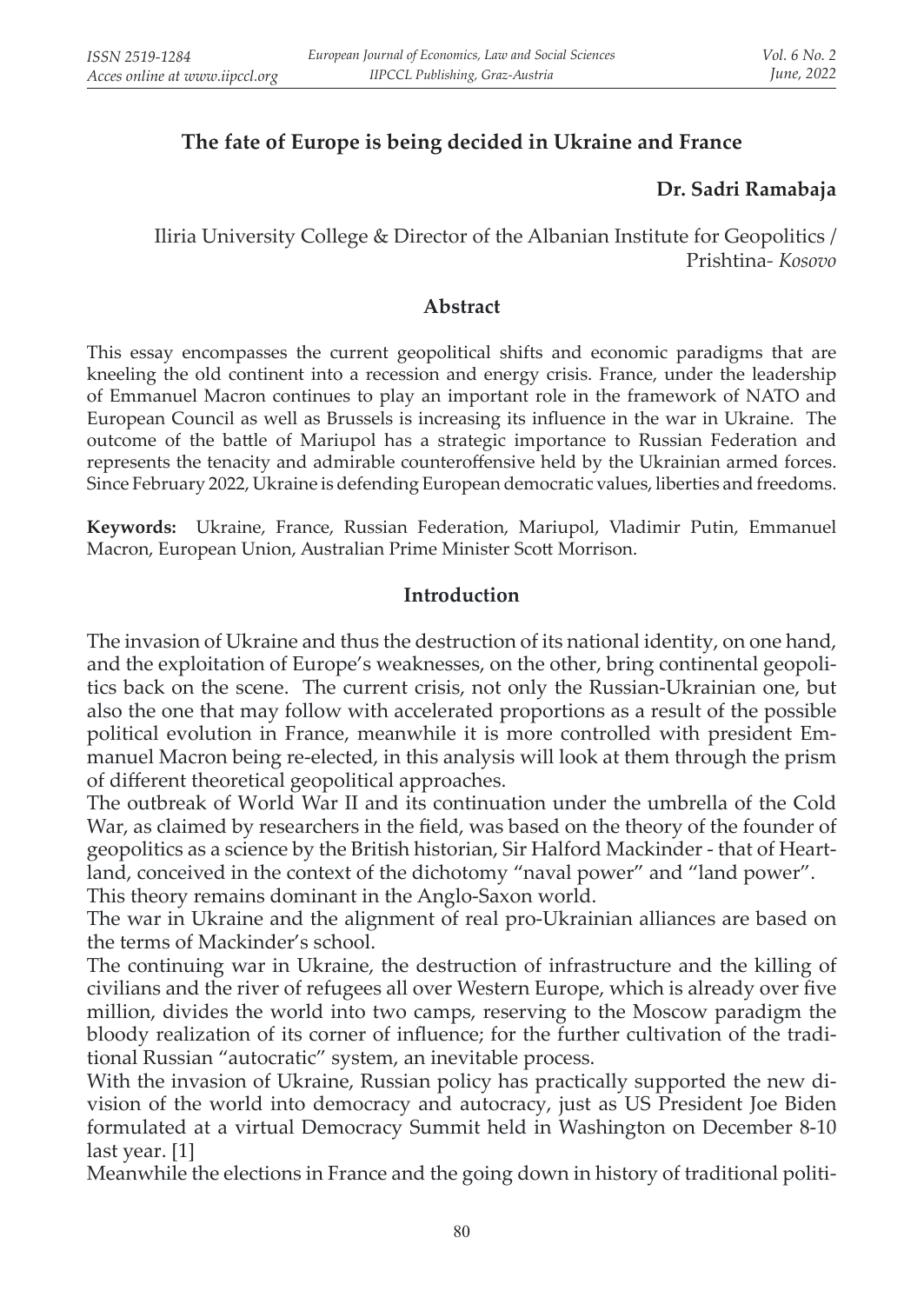cal forces, with emphasis on the possible victory of the right-wing extremist Marie Le Pen, accelerates this division and return to continental geopolitics. In fact this process already seems inevitable as the current president on the Champs Elysees is reconfirmed, restoring to it the etymological meaning of the word, but this time trampling the souls of anti-fascist heroes not only French.

## **Return to continental geopolitics**

The escalation of the war in Ukraine and especially the strong resistance of the Ukrainians confirm the fact that the war was planned in advance by both the Russian and Ukrainian sides, which enjoyed the strong support of the US and Britain. This fierce confrontation, which is already entering in the third month, proves that "Russian security circles believe that the problem of Ukraine must be resolved militarily." [2] Putin clearly formulated the purpose of the war and made it public in his speech just three days before the resumption of aggression against Ukraine on February 21 and in his declaration of war. [3] And this goal is clear: the annihilation of Ukraine as a people and as a cultural identity. Of course, this strategic goal of the Kremlin cannot be achieved without a large-scale war. The fierce fighting for the conquest of Mariupol - even at the cost of its flattening - testifies to the new phase of the war in Ukraine. Mariupol is of strategic importance, but also symbolic: it is the last port city in southeastern Ukraine and the largest lying on the shores of the Sea of Azov, but also one of the cities where Ukrainian industry has been concentrated. From there, grain and steel are exported from eastern Ukraine to world markets. Mariupol is also one of the centers of the steel industry: the two steel mills it owns cover a large part of the steel demand of the entire Ukrainian market.

Essential to Putin, however, is the fact that taking Mariupol would create a direct land connection between Crimea and the separatist regions in the Donbas.

This goal of war can only be achieved by occupying at least the largest parts of Ukraine and the most important urban centers. Until that is achieved, there will not be much left of the city, says political scientist Gerhard Mangott in an interview with ZDF:

"Sure, they would have preferred to get a city intact, but the land bridge is so important to the Russians that they would get a city that has been razed to the ground." [4] Therefore, there was no way that the Western diplomatic efforts to contain the war could not fail. In vain did the European leaders come to the Kremlin, since the Kremlin could be considered closer and friendlier (be it the French president, the German chancellor or anyone else), the talks from the Russian side, as it turned out, were never taken seriously. The maximum demands of the Russian side, on the other hand, were just an additional tool to lure the "enchanted" West with "liberal Russia", which could join the Paris-Berlin-Moscow axis, into the illusion of diplomatic talks; while Putin was weaving the reasons for the war he had already planned and the new division of the world.

But, in order to better understand this return of geopolitics to the center of Russian and Western interests, the ideas of the continental (European) geopolitical school come to our aid, with an emphasis on the German leadership, which, followed by contemporary American geopolitical ideas, will focus on three geopolitical tenets emerging on Russian soil (Slavophilism, Westernism, and Eurasianism).

All connoisseurs of these geopolitical theories, and among themselves, already agree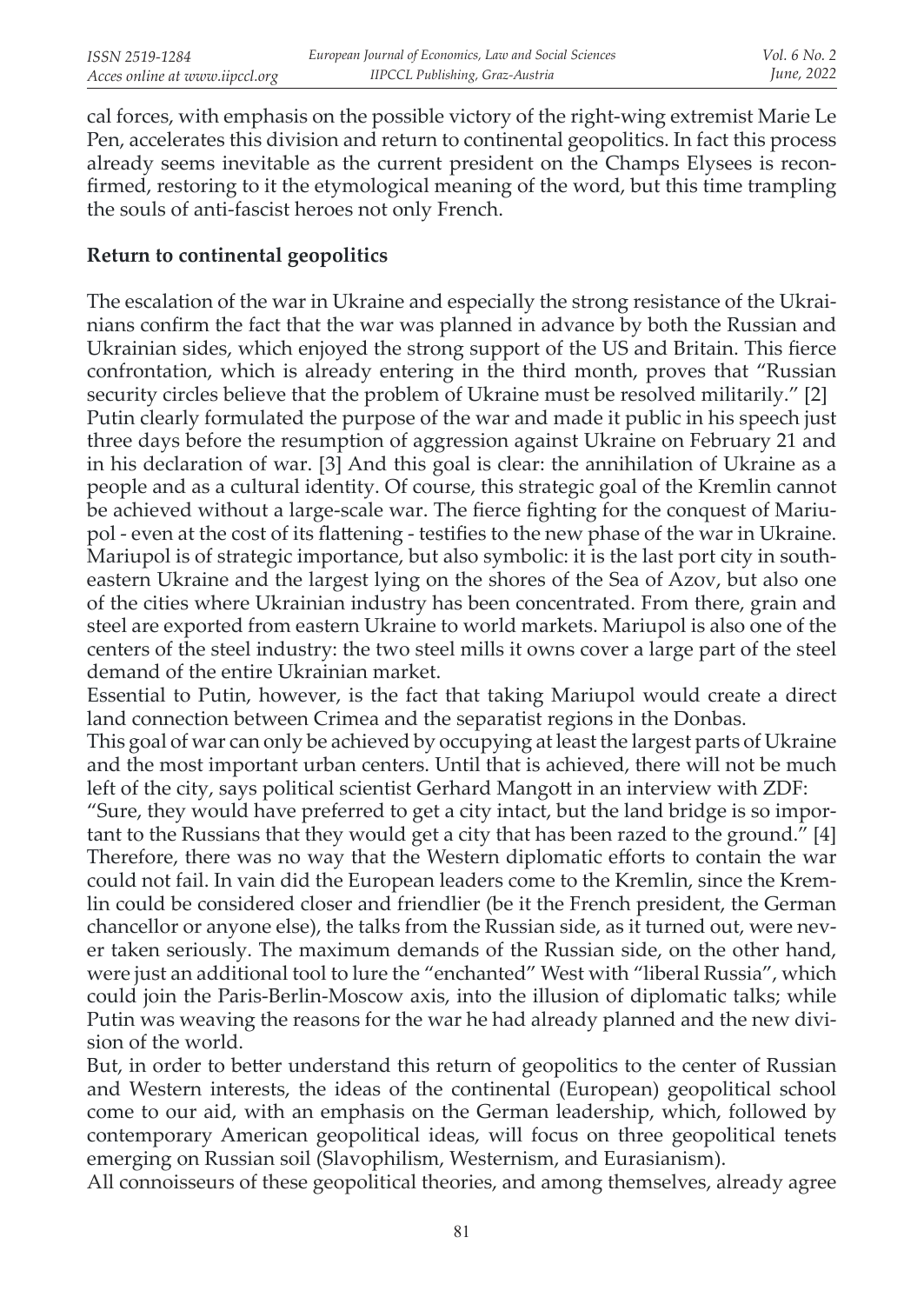on one point: after February  $24<sup>th</sup>$ , 2022, when the Russian annexation of Ukraine resumed, the world will not be what it was on D day.

But February  $24<sup>th</sup>$  was preceded by the silence and inaction of the West against the previous Russian military actions to the detriment of Ukraine and not only that. The annexation of the long-separated territories of Georgia - I mean Abkhazia and South Ossetia, in August 2008 and the triumphant annexation of Crimea in a few days, in 2014, and in the same year the creation of preconditions for the annexation of Donetsk and Lugansk. All this flow of politico-military developments was the de facto prelude to what is happening today in Ukraine. The move was the Kremlin's first successful test of implementing the National Interest Strategy contained in the "Russian World" project - the return of the geopolitical space that was part of the USSR.

All this geopolitical tectonic shift seems to have a precursor history of test developments from all sides. The United States, in an effort to build a front against China on September 15, 2021, announced that it had laid the groundwork for a broader security partnership with Australia and the United Kingdom in the Indo-Pacific area - the military alliance called AUKUS.

"The first major initiative of this (new pact called) AUKUS will be to send a fleet of nuclear-powered submarines to Australia," Australian Prime Minister Scott Morrison said in a teleconference with British Prime Minister Boris Johnson, US President Joe Biden.

"The United Kingdom, Australia and the United States will be even more closely linked, which reflects the level of trust between us and the depth of our friendship," said Boris Johnson, of whom the strategic act was a diplomatic success that paved the way for the avoidance of possible international isolation of Britain after Brexit.

On the other hand, the prudent position of China is revealed, which could easily be the biggest winner of this drama in the change of geopolitical paradigms, if we consider the expected weakening of Europe, in case the scenario of the return of the nation-state, respectively the descend of the EU towards the free confederation project, which Le Pen is warning. Although the victory of the incumbent president, will only postpone for a while this epilogue of this already starting to decline chapter of history.

## **Marie Le Pen's strategic approach to NATO**

At the conference on Wednesday (April 13, 2022), the candidate for president of France, Marie Le Pen, presented her foreign policy and diplomatic program. reiterated that if elected president of France, she would no longer support "Germany's request for a permanent seat on the UN Security Council". [5] But she did not hesitate to speak out again in favor of Europe's rapprochement with Russia after the end of the war in Ukraine, stressing that this rapprochement would be based on Europe's strategic interest in keeping Moscow as far away from a possible alliance with China as possible.

She further highlighted three tenets that reinforce my above thesis on the return of continental geopolitics.

First, it reaffirmed its intention to repeat France's historic 1966 act of abandoning NA-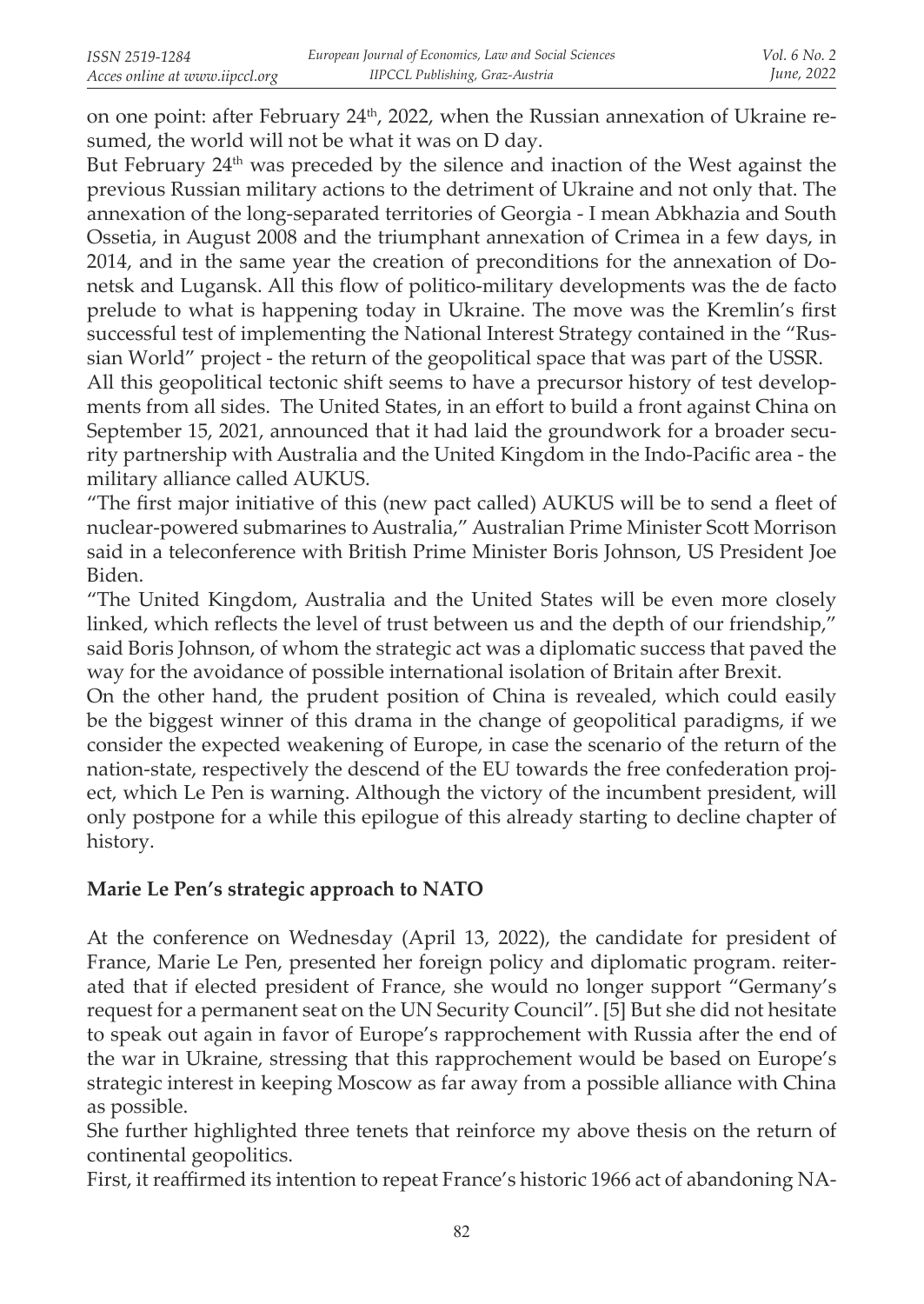TO's integrated military command, recalling to the electorate General de Gaulle's act as a product of French institutional nationalism. However, even after this repeated act, according to Le Pen, France will continue to adhere to the essential Article 5 of NATO under the next European command, adding that it will refuse any "submission to the American protectorate."

Second, French populist Marine Le Pen, an amalgam of the far right, has sharply criticized Germany and warned of an end to German-French joint armaments projects. "We will be able to clearly differentiate our strategic differences; we will be able to do this together with Berlin, but also with the most important camps in Paris and other countries.

With this statement she seems to express the will of the French right to maintain close relations with Germany. However she was particularly critical of the close bilateral ties established by her political rival and former German Chancellor Angela Merkel. Looking for this, she claims that "she will stop following the Macron-Merkel model of French blindness towards Berlin".

Third, with regard to the European Union, Le Pen has made it clear that any "Frexit" modeled on the UK's exit from the EU is not its plan. She argued that French predictions that Brexit would bring about a "cataclysm for the British" did not materialize. "The British got rid of the Brussels bureaucracy, which they could never afford, to move on to the ambitious project of global Britain", she underlined, not without purpose, in this revived electoral campaign, vital not only for her career. She added: "This is not our project. We want to reform the EU from within; "No one is against Europe," she said. "I would not like to stop paying the French contribution to the EU, but I want to reduce it."[6]

Marie Le Pen accused Germany of standing up for the "absolute denial of French strategic identity" and went on to use the typical populist intonation typical of election campaigns, but still acceptable to a large part of the French, adding that "It is normal for Berlin to "Defend his interests, even by buying weapons, and let us defend our interests, which (President Emmanuel) Macron has neglected."[7]

For this Marine Le Pen, known as a veteran of the French right, who had faced President Emmanuel Macron on April 24 in the second round of the French presidential election, warns of a "strategic approach to NATO". with the end of the clash between Russia and the West in Ukraine.

"Once the Russian-Ukrainian war is over and resolved through a peace agreement, I will call for the implementation of a strategic rapprochement between NATO and Russia," Le Pen told a news conference full of international journalists. Completely in line with the mentality of the French right and not only that, it hit the top ten, stating anxiously that "This is in the interest of France, but also of the United States, to prevent the Russo-Chinese alliance.

A victory for Le Pen, which turned out to be not possible, given the equal number of votes in the first round of elections, would resonate deeply not only in Europe but also across the Atlantic and bring about major change in international relations. A victory for Le Pen would bring to the Elysee Palace a president who is quite openly Eurosceptic, who previously did not hide her admiration for Russian President Vladimir Putin.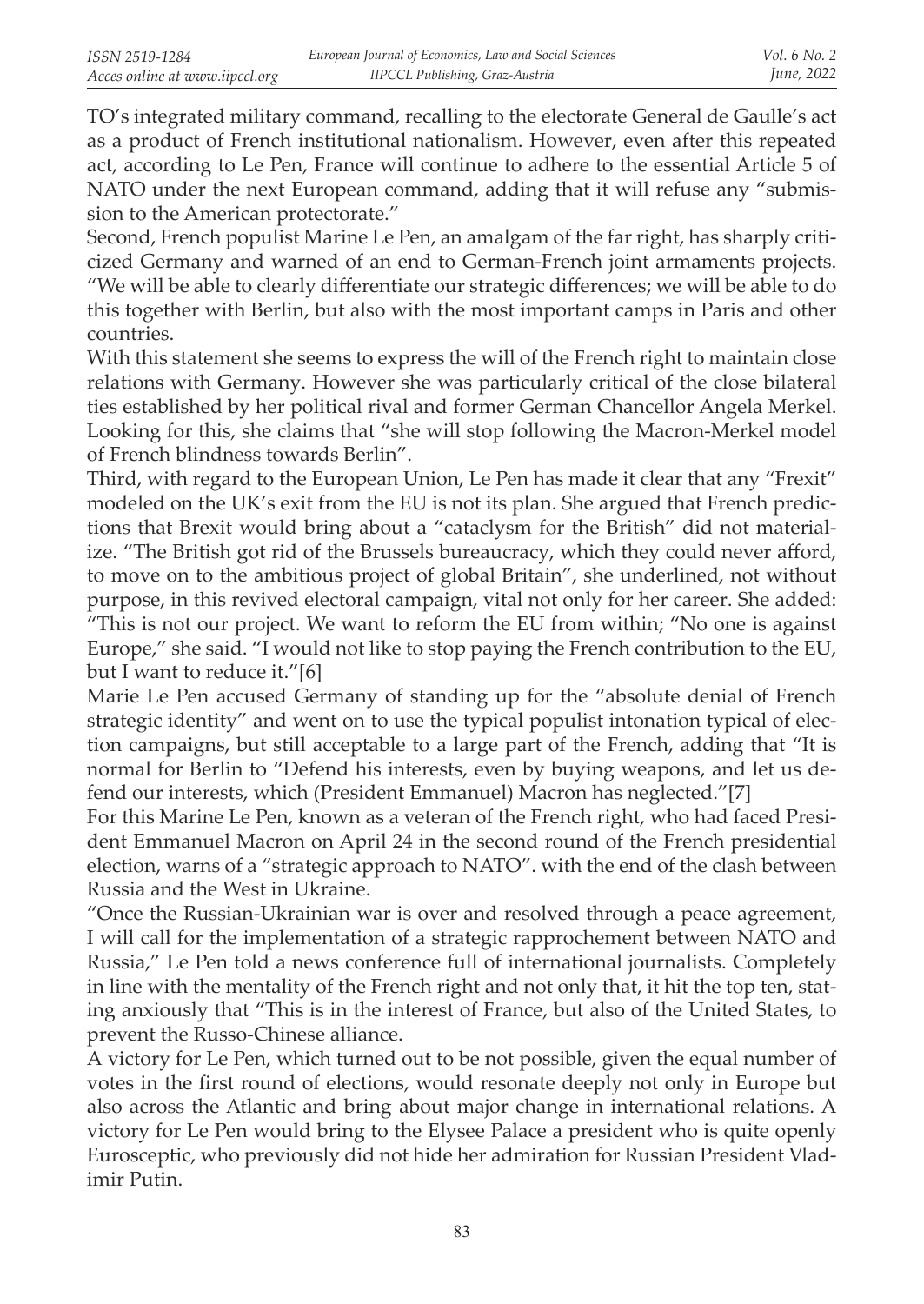# **Expansion towards the East**

But let us return to the theory of continental geopolitics to argue this non-random flow of developments in Ukraine today and the likelihood of a new world order after the end of the clash between the West and Russia in Ukraine. Russia, as we stated above, had started intensive preparations for this large-scale invasion of Ukraine since 2014, i.e. for a full 7 years.

The British seem to have initiated and implemented Brexit in response to the Russian and German projects. What about the EU, what was it doing? He was continuing to flirt with Russia and its obedient satellite Serbia. Europe de facto continued to sink into the rut of Russian geopolitics. This is best explained by the thesis on the return of the France-Germany duo to the continental geopolitics, respectively to the German project *Drang nach Osten*, which connects all these events that our civilization faces today.

Returning to European-continental geopolitics there is no way not to recall the names of the father of French geopolitics Paul Vidal de la Blasch (1845–1918) and the German Carl Haushofer (1869–1946).

Genuine analysis of current geopolitical tectonic movements, despite the irritation it can bring to ultraliberals and leftists of all colors, can only be done through the Haushofer diopter. Scholars of geopolitics bear in mind that Hitler as he had abused the theories of Darwin, Nietzsche Wagner…. He would abuse those of Haushofer as well. Haushofer saw continental Europe in unity with Russia. But his *"Drang nach Osten"* had nothing in common with that of Hitler. If Hitler, promoted by a non-German strategist, translated Haushofer's theory, which was based primarily on economic ties, into military action, is a matter for the political history of 20th-century Europe to explain. According to Haushofer, the "axis" of this connection: Berlin-Moscow-Tokyo, was not a military axis, but an axis of cooperation through which a strong Europe is possible. And in part, this essentially peaceful geopolitical idea was accepted in Germany at the time. It is astonishing to assume that the direct result of this idea was the "Molotov-Ribbentrop Non-Attack Pact"! [8]

But like the events that would follow during and after the Second World War, even these now in Ukraine, have been and will be stacked in the collective memory of Europeans, making even clearer the fact that the idea of a strong Europe in alliance with Moscow, i.e. the Franco-German idea of secession from the Anglo-Saxon alliance, remains impossible to realize, if not tragic for the Europeans themselves.

So naturally the question arises: is Europe failing for the third time?

But if for Western Europe this is its third failure, it does not mean that it should be translated as such for its periphery, either in the Baltics or in Southeast Europe on the contrary. Even warnings about the abandonment of the myth of neutrality by Sweden and Finland, or the insistence of the Western Balkans, excluding the Russian satellite in the middle - Serbia, for accelerated NATO accession, speak of a new recompositing of the security map European and for the new order to come, from the one we had before February 24, 2022.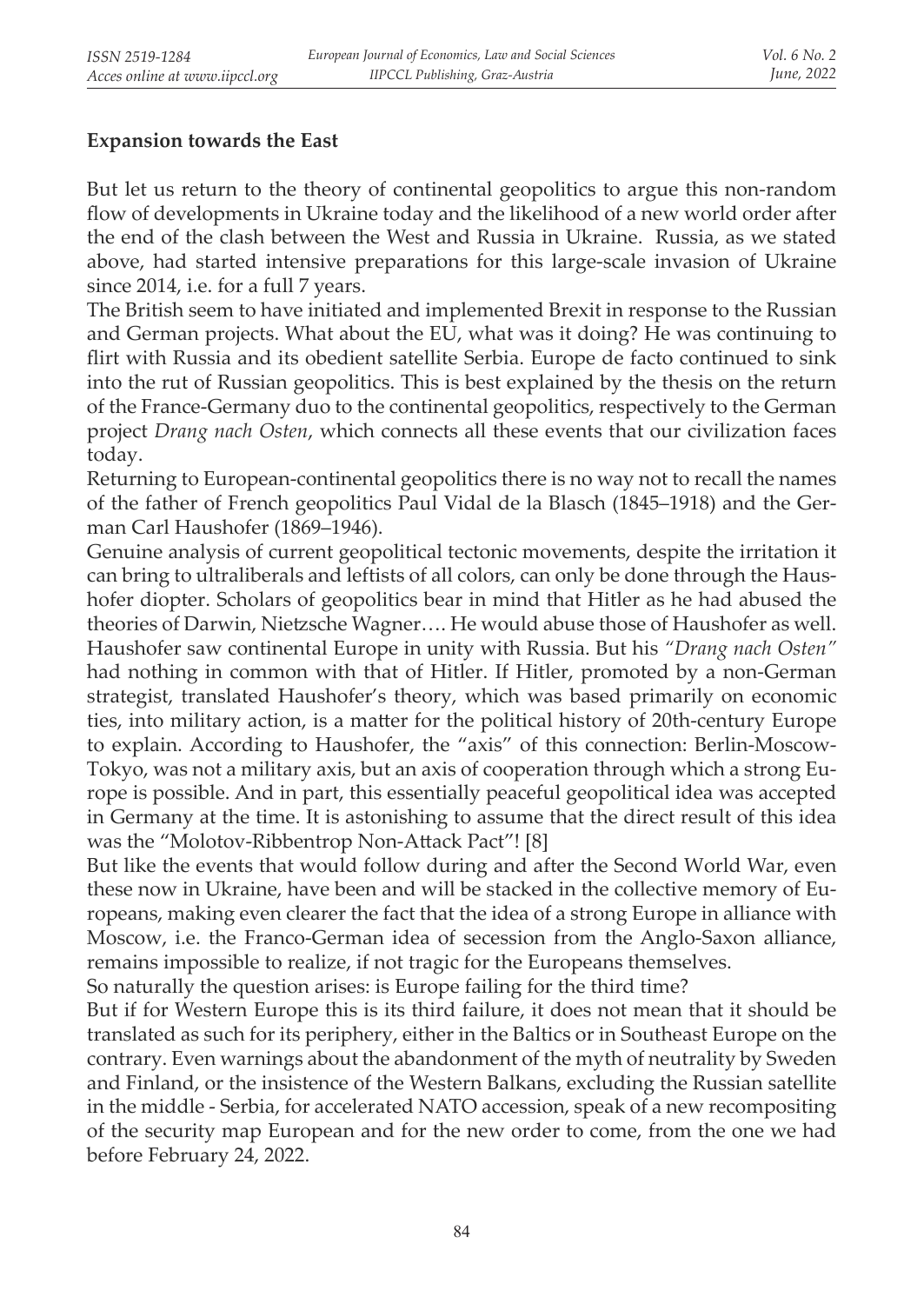## **Russia's landing in Europe and the Albanians**

It was the spring of 1999, when I was invited by the Swiss Ministry of Foreign Affairs, together with Dr. Stefan Kuks (Stephan Kux), my friend and professor at the Institute for European Studies at the University of Basel, CH, to participate in the OST Forum. WEST, where the former USSR President Mikhail Gorbachev would also speak. The latter, in his speech, harshly condemned NATO's intervention in the war in Kosovo, urging Europeans to commit to building a "European Common House", under the auspices of which would be together all the peoples of old continent. This is an excellent rhetoric for the ears of many Westerners at the time. Many of the participants, I was impressed, applauded Gorbachev's speech, and there were even those who highly appreciated his role in the process of dissolution of the USSR and the rapprochement of the Russian Federation with Europe.

That exhilarating explosion after Gorbachev's speech, after reviving the idea of a close Europe from the Atlantic to the Urals, could be its trap, the path of Europe to hell, I had then asserted to my friend Professor Stepan Kux. The bloodshed for a "Common European House", which would de facto have two federal entities - one based in Moscow and the other based in Berlin, turned out to be more an expression of the lack of real European unity.

In the last two centuries, when the Russians extended their influence in Europe, both during the period with the Eastern War (1875) and after that, when Russia would become the most powerful advocate of the creation of Slavic satellite states in Southeast Europe, until the outbreak of war; World War I, but even after the end of World War II, when the USSR would extend as far as Berlin, and then throughout the Cold War, the Albanians were the biggest losers in Southeast Europe.

Apart from Toplica and Pustareka up to Kurshumlia in the north and Vraja in the south, which were ethnically pure Albanian cities, along with six other cities with an absolute Albanian majority, immediately after the annexation of Crimea by the Ottoman Empire, Russia would do its best to make Serbia expanded to the south to the detriment of Albanian geography. It was precisely the Congress of Berlin (1878), where continental European geopolitics was fiercely confronted with the extension of Russian influence in accordance with the decisions of St. Stephen's Peace that Russia had imposed on the Ottoman Empire. The correction of the latter's decisions, however, was not complete. Serbia was awarded over 12,000 km2 of Albanian land.

In less than three decades, at the Conference of Ambassadors in London (1913), Russian diplomacy will be imposed on the European one, gaining concessions again to the detriment of the Albanians with the conquest of Kosovo and Sandzak, which in total reached over 18,000 km2 of the Albanian living space, with which he completely mutilated the newborn Albania on November 28<sup>th</sup>, 1912.

But the landing of the Bolshevik Russians would put Albania completely within the sphere of Slavic interest, from which, chances are, we will get rid of it once and for all, thanks to Ukraine, especially its titanic resistance.

It seems that the fate of the Albanians, this time, for the third time, when the Russians are landing in Europe, which began with the annexation of Ukraine, the Albanians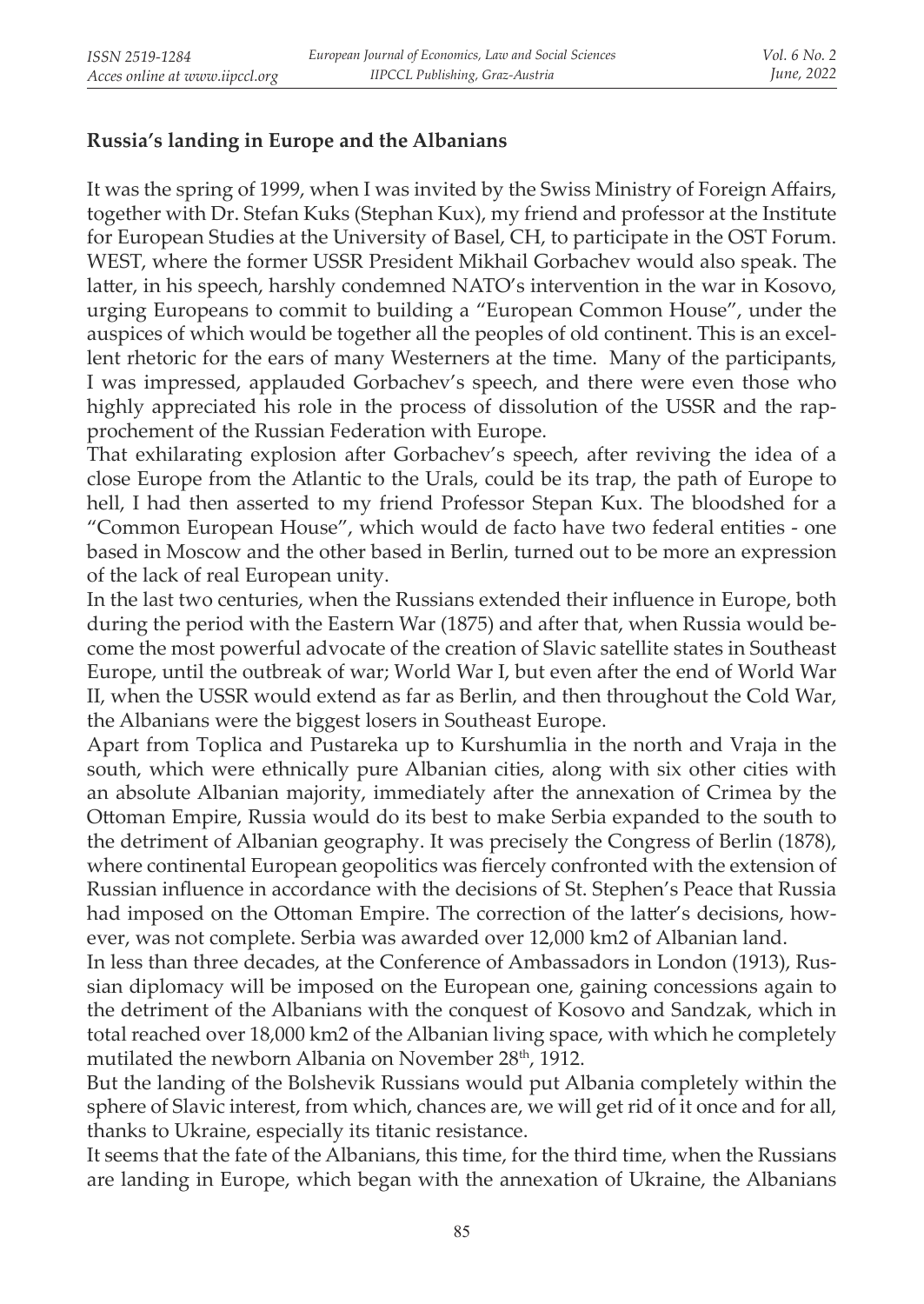return to their European trunk, re-establishing Federal Albania as a dignified state. In this geopolitical alignment that is being imposed by the new order, the two Albanian republics (political Albania and the Republic of Kosovo) are clearly positioned with the West and against Russia. This rearrangement is likely to make the Albanian factor more useful for continental geopolitics compared to Serbia. Meanwhile, if Serbia continues to sink into its traditional ambiguity, it is likely to lose the support it has traditionally enjoyed from Europe.

Rightly, our writer Ben Blushi, in one of his essays published in the meantime, asks the question: "Can Serbia be given the right to vote in the European Union, provided it is not autonomous from Russia?"

Insisting on Serbia's integration into the EU without a clear separation from Russia, Blushi concludes, means that "Putin has the right to veto every day in European Union decision-making. This horror for Europe should be hell even in sleep." [9]

### **Conclusion**

Let us return to the annexation of Crimea by Russia in 2014. After this act, Russia's relations with France and Germany continued to flow like oil, as if nothing had happened. Incumbent President Macron continues to be one of the few statesmen in Europe to cultivate extremely good relations with Putin. Marie Le Pen also warns of the resurgence of these relations with Russia. German Chancellor Angela Merkel and German President Frank-Walter Steinmeier followed suit.

During a visit to Paris in 2014, Russian Duma Speaker Sergei Naryshkin strongly recalled Charles de Gaulle's idea of a Europe from the Atlantic to the Urals. It did not bother official Paris at all why Russia had already annexed Crimea and was about to invade Donbas and Luhansk. Let us recall on this occasion the recent insistence of the current French President on a new security policy for Europe, after declaring that NATO is in a coma. Together, they would witness, as Thimothey Snyder put it, "a decline we had not foreseen." [10]

Meanwhile, when the war in Ukraine is concluding its second month, before our eyes we are now seeing the new clash between West and East, being perhaps witnesses of the destruction of the old order, respectively witnesses of the creation of the new order.

### **References**

1. https://www.geopolitika.news/analize/m-stefanov-ruska-invazija-na-ukrajinu-ide-uprilog-podjeli-svijeta/

2. Gustav Gressel: https://www.tagesschau.de/ausland/europa/russland-krieg-ukraine-101. html

3. https://www.tagesschau.de/ausland/asien/putin-rede-angriff-ukraine-101.html

4. Gerhard Mangott, Universiteti i Insbrukut: https://www.zdf.de/nachrichten/politik/ mariupol-putin-ukraine-krieg-russland-100.html

5. https://www.euractiv.de/section/europakompakt-2/news/le-pen-will-militaerischezusammenarbeit-mit-deutschland-beenden/

6. https://www.geopolitika.news/vijesti/le-pen-zeli-bolji-odos-nato-a-i-rusije-te-najavljuje-